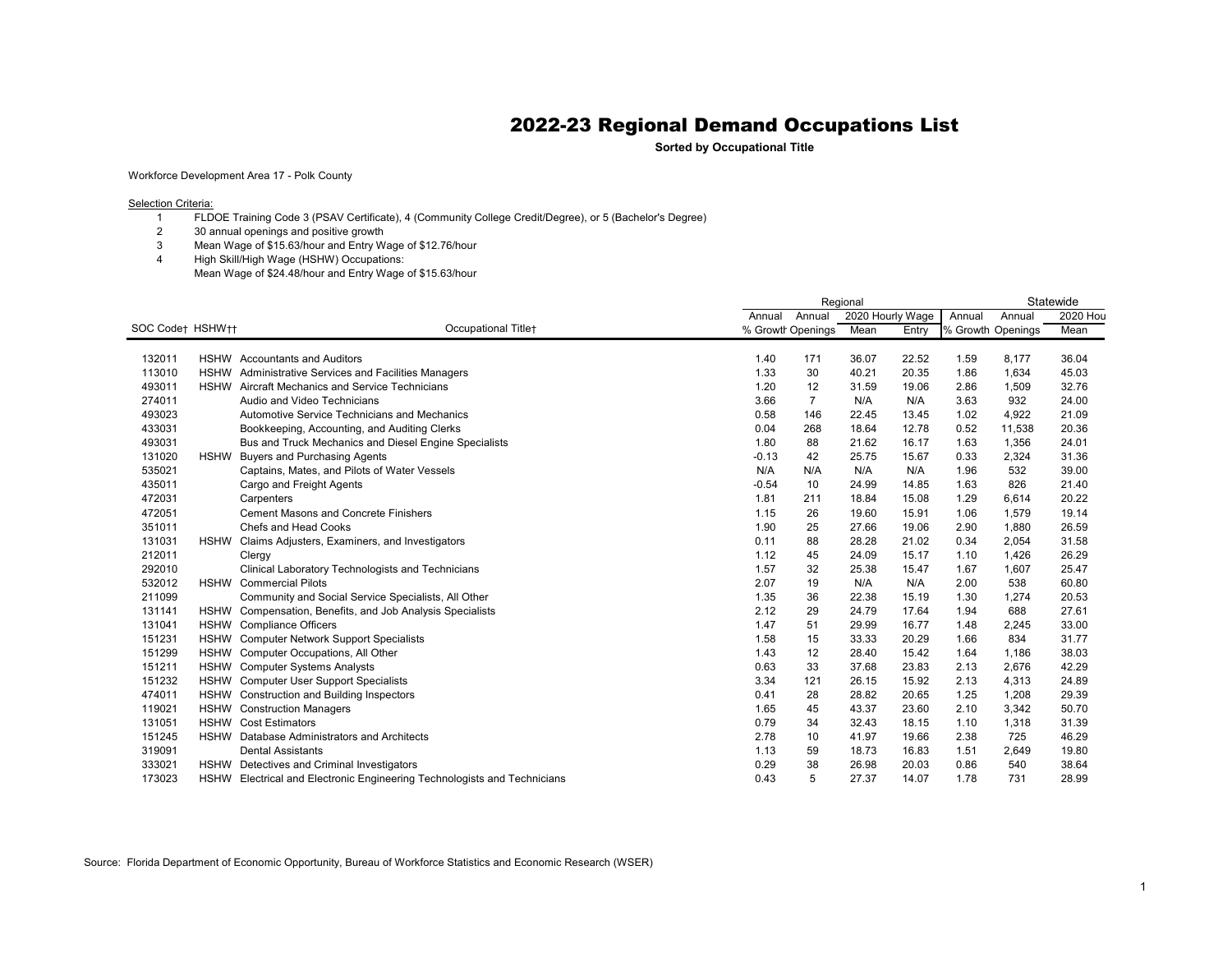**Sorted by Occupational Title**

Workforce Development Area 17 - Polk County

**Selection Criteria:** 

- FLDOE Training Code 3 (PSAV Certificate), 4 (Community College Credit/Degree), or 5 (Bachelor's Degree)
- 30 annual openings and positive growth
- Mean Wage of \$15.63/hour and Entry Wage of \$12.76/hour
- High Skill/High Wage (HSHW) Occupations: Mean Wage of \$24.48/hour and Entry Wage of \$15.63/hour

|                  |             |                                                                                                               | Statewide<br>Regional |                   |                  |       |                   |        |          |
|------------------|-------------|---------------------------------------------------------------------------------------------------------------|-----------------------|-------------------|------------------|-------|-------------------|--------|----------|
|                  |             |                                                                                                               | Annual                | Annual            | 2020 Hourly Wage |       | Annual            | Annual | 2020 Hou |
| SOC Code† HSHW†† |             | Occupational Title+                                                                                           |                       | % Growth Openings | Mean             | Entry | % Growth Openings |        | Mean     |
|                  |             |                                                                                                               |                       |                   |                  |       |                   |        |          |
| 472111           |             | Electricians                                                                                                  | 0.16                  | 96                | 19.93            | 14.69 | 1.91              | 5,609  | 22.06    |
| 252021           |             | Elementary School Teachers, Except Special Education                                                          | 0.61                  | 206               | 23.61            | 21.09 | 0.89              | 5,795  | 27.66    |
| 132098           |             | HSHW Financial and Investment Analysts, Financial Risk Specialists, and Financial Specialists, All Other      | N/A                   | N/A               | N/A              | N/A   | 1.86              | 2,229  | 36.70    |
| 332011           |             | Firefighters                                                                                                  | 0.25                  | 40                | 22.53            | 14.29 | 1.13              | 1,618  | 25.35    |
| 471011           |             | HSHW First-Line Supervisors of Construction Trades and Extraction Workers                                     | 1.32                  | 133               | 28.42            | 20.66 | 1.60              | 5,670  | 30.37    |
| 371012           |             | First-Line Supervisors of Landscaping, Lawn Service, and Groundskeeping Workers                               | 2.17                  | 52                | 20.06            | 12.68 | 2.37              | 1,754  | 23.97    |
| 491011           |             | HSHW First-Line Supervisors of Mechanics, Installers, and Repairers                                           | 0.99                  | 93                | 32.88            | 21.20 | 1.62              | 3,138  | 30.83    |
| 411012           |             | HSHW First-Line Supervisors of Non-Retail Sales Workers                                                       | 0.19                  | 51                | 40.65            | 23.92 | 0.40              | 2,343  | 40.97    |
| 431011           |             | HSHW First-Line Supervisors of Office and Administrative Support Workers                                      | 0.53                  | 320               | 26.78            | 17.54 | 0.84              | 11,717 | 28.26    |
| 391098           |             | First-Line Supervisors of Personal Service and Entertainment and Recreation Workers, Except Gambling          | 1.48                  | 42                | 19.88            | 13.68 | 2.62              | 1,992  | 22.64    |
| 511011           | <b>HSHW</b> | First-Line Supervisors of Production and Operating Workers                                                    | 0.80                  | 120               | 30.74            | 19.11 | 1.42              | 2,722  | 29.36    |
| 411011           |             | First-Line Supervisors of Retail Sales Workers                                                                | 0.16                  | 326               | 20.34            | 12.80 | 0.88              | 10,637 | 22.76    |
| 531047           |             | HSHW First-Line Supervisors of Transportation and Material Moving Workers, Except Aircraft Cargo Handling Sup | 2.03                  | 149               | 25.78            | 17.32 | 1.75              | 2,868  | 27.03    |
| 119051           |             | <b>Food Service Managers</b>                                                                                  | 0.97                  | 56                | 24.32            | 17.34 | 1.81              | 3,364  | 28.03    |
| 111021           |             | HSHW General and Operations Managers                                                                          | 1.40                  | 311               | 46.17            | 20.23 | 1.92              | 14,755 | 51.80    |
| 271024           |             | <b>Graphic Designers</b>                                                                                      | 1.90                  | 40                | 22.08            | 14.08 | 1.43              | 1,759  | 24.81    |
| 499021           |             | Heating, Air Conditioning, and Refrigeration Mechanics and Installers                                         | 0.15                  | 102               | 20.50            | 15.44 | 1.48              | 3,701  | 21.85    |
| 533032           |             | Heavy and Tractor-Trailer Truck Drivers                                                                       | 1.37                  | 1,021             | 22.02            | 13.41 | 1.34              | 12,116 | 20.74    |
| 131071           |             | Human Resources Specialists                                                                                   | 1.52                  | 121               | 25.30            | 14.95 | 1.74              | 4,239  | 29.54    |
| 499041           |             | HSHW Industrial Machinery Mechanics                                                                           | 1.36                  | 114               | 27.08            | 17.39 | 2.37              | 1,585  | 24.71    |
| 537051           |             | Industrial Truck and Tractor Operators                                                                        | 1.85                  | 347               | 17.87            | 13.40 | 1.22              | 3,260  | 18.48    |
| 151212           | <b>HSHW</b> | <b>Information Security Analysts</b>                                                                          | 3.47                  | 10                | 43.60            | 25.93 | 4.93              | 883    | 45.77    |
| 413021           | <b>HSHW</b> | <b>Insurance Sales Agents</b>                                                                                 | 0.92                  | 488               | 25.58            | 15.75 | 1.49              | 5,427  | 29.60    |
| 252012           |             | Kindergarten Teachers, Except Special Education                                                               | 0.61                  | 40                | 23.93            | 21.43 | 0.90              | 906    | 27.84    |
| 292061           |             | Licensed Practical and Licensed Vocational Nurses                                                             | 1.59                  | 121               | 20.98            | 17.35 | 1.72              | 4,214  | 22.45    |
| 132072           |             | <b>HSHW</b> Loan Officers                                                                                     | 0.32                  | 24                | 36.26            | 18.24 | 0.85              | 1,394  | 36.61    |
| 119081           |             | <b>HSHW</b> Lodging Managers                                                                                  | 1.18                  | 6                 | N/A              | N/A   | 1.97              | 543    | 31.72    |
| 514041           |             | Machinists                                                                                                    | 1.09                  | 31                | 19.72            | 12.97 | 1.71              | 1.100  | 20.93    |
| 499071           |             | Maintenance and Repair Workers, General                                                                       | 1.18                  | 274               | 20.56            | 13.00 | 1.81              | 11,468 | 18.46    |
| 131111           |             | HSHW Management Analysts                                                                                      | 1.63                  | 126               | 34.37            | 19.42 | 2.47              | 7,009  | 40.46    |
| 131161           |             | Market Research Analysts and Marketing Specialists                                                            | 2.94                  | 91                | 27.44            | 14.29 | 3.46              | 5,811  | 29.84    |
| 119111           |             | HSHW Medical and Health Services Managers                                                                     | 3.87                  | 49                | 50.25            | 32.02 | N/A               | N/A    | N/A      |

Source: Florida Department of Economic Opportunity, Bureau of Workforce Statistics and Economic Research (WSER)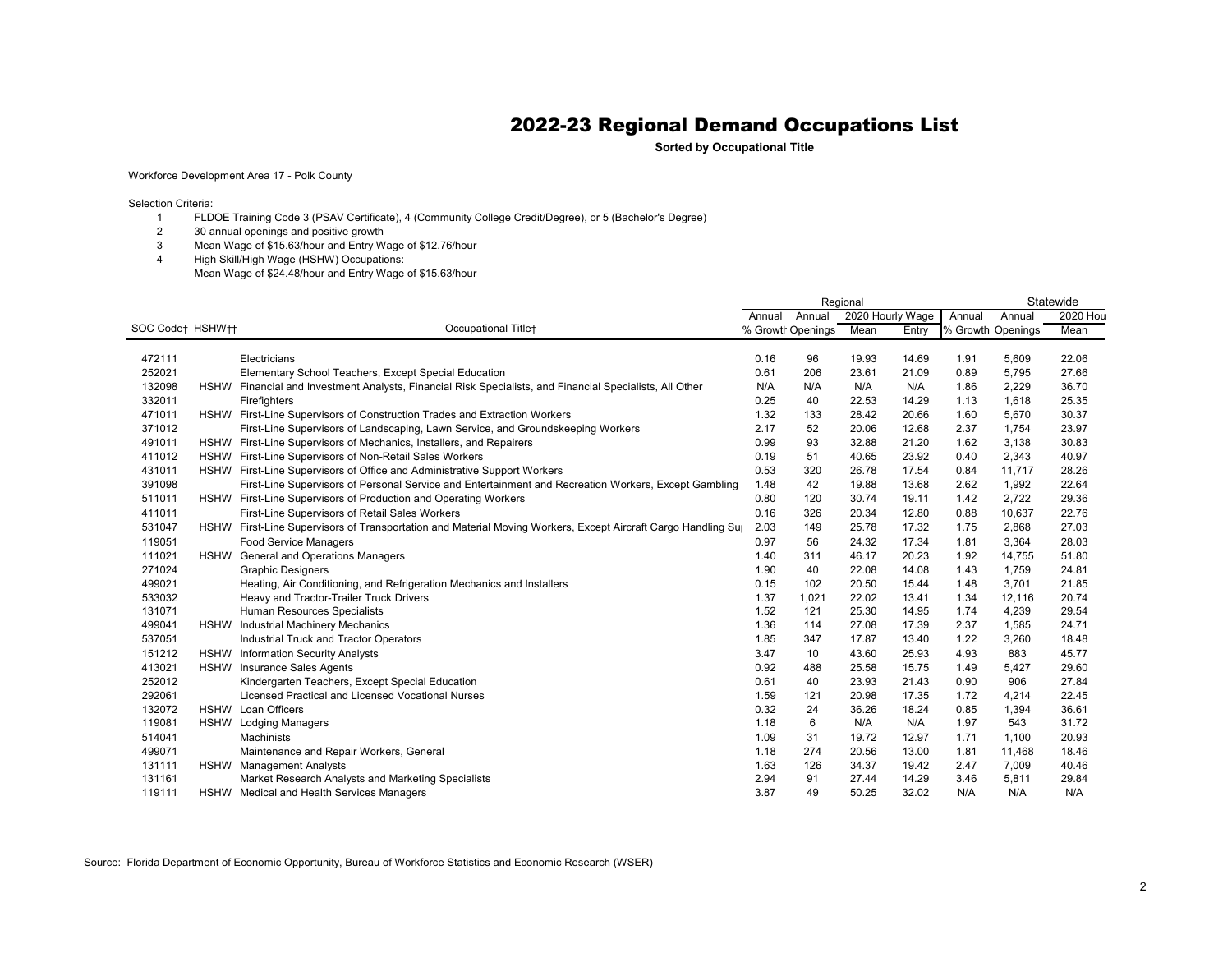**Sorted by Occupational Title**

Workforce Development Area 17 - Polk County

**Selection Criteria:** 

- FLDOE Training Code 3 (PSAV Certificate), 4 (Community College Credit/Degree), or 5 (Bachelor's Degree)
- 30 annual openings and positive growth
- Mean Wage of \$15.63/hour and Entry Wage of \$12.76/hour
- High Skill/High Wage (HSHW) Occupations: Mean Wage of \$24.48/hour and Entry Wage of \$15.63/hour

| Annual<br>2020 Hourly Wage<br>Annual<br>2020 Hou<br>Annual<br>Annual<br>SOC Code† HSHW††<br>Occupational Titlet<br>% Growth Openings<br>Mean<br>Mean<br>% Growth Openings<br>Entrv<br>3.13<br>319092<br><b>Medical Assistants</b><br>225<br>15.15<br>12.39<br>3.14<br>8,736<br>16.74<br>65<br>292098<br>Medical Dosimetrists, Medical Records Specialists, and Health Technologists and Technicians, All Other<br>1.02<br>23.10<br>14.78<br>1.70<br>2,227<br>21.04<br>436013<br>Medical Secretaries and Administrative Assistants<br>1.38<br>79<br>16.94<br>13.29<br>4,369<br>16.89<br>1.88<br>8<br>24.20<br>131121<br>Meeting, Convention, and Event Planners<br>1.49<br>22.95<br>13.61<br>2.56<br>1,018<br>252022<br>Middle School Teachers, Except Special and Career/Technical Education<br>0.58<br>121<br>20.50<br>2,512<br>28.76<br>23.44<br>0.89<br>151244<br>Network and Computer Systems Administrators<br>0.72<br>18<br>36.22<br>39.71<br><b>HSHW</b><br>21.47<br>1.76<br>1,513<br>472073<br>Operating Engineers and Other Construction Equipment Operators<br>2,593<br>20.44<br>0.51<br>80<br>23.48<br>16.31<br>1.32<br>472141<br>1.28<br>88<br>18.12<br>Painters, Construction and Maintenance<br>17.61<br>12.20<br>1.40<br>3,131<br>232011<br>Paralegals and Legal Assistants<br>N/A<br>N/A<br>N/A<br>N/A<br>3,937<br>25.10<br>1.95<br>0.56<br>107<br>49.14<br>119198<br>Personal Service Managers, All Other; Entertainment and Recreation Managers, Except Gambling; and M<br>41.61<br>24.66<br>1.06<br>4,905<br><b>HSHW</b><br>372021<br><b>Pest Control Workers</b><br>2.21<br>34<br>1,535<br>18.85<br>18.67<br>15.02<br>1.90<br>319097<br>3.99<br>38<br>13.28<br>16.68<br>Phlebotomists<br>16.85<br>2.86<br>1,116<br>1,121<br>30.28<br>312021<br>HSHW Physical Therapist Assistants<br>2.40<br>23<br>30.81<br>25.86<br>3.82<br>472152<br>0.42<br>33<br>21.29<br>16.74<br>1.49<br>3,412<br>21.92<br>Plumbers, Pipefitters, and Steamfitters<br>333051<br>HSHW Police and SheriffÆs Patrol Officers<br>0.28<br>50<br>30.13<br>28.08<br>18.48<br>1.10<br>3,295<br>251199<br>Postsecondary Teachers, All Other<br>N/A<br>N/A<br>N/A<br>26.86<br>N/A<br>1.12<br>1,956<br>HSHW Project Management Specialists and Business Operations Specialists, All Other<br>35.31<br>131198<br>1.33<br>190<br>31.80<br>19.85<br>1.88<br>10,076<br>Property, Real Estate, and Community Association Managers<br>0.61<br>48<br>3,134<br>29.99<br>119141<br><b>HSHW</b><br>28.70<br>16.61<br>1.34<br>292034<br>30.15<br>1,023<br>27.69<br>HSHW Radiologic Technologists and Technicians<br>1.47<br>23<br>21.65<br>1.71<br>32.12<br>419021<br><b>Real Estate Brokers</b><br>N/A<br>N/A<br>N/A<br>N/A<br>754<br>1.65<br>419022<br>90<br>29.39<br>Real Estate Sales Agents<br>1.03<br>24.67<br>13.87<br>1.63<br>4,521<br>291141<br><b>HSHW</b><br><b>Registered Nurses</b><br>0.67<br>243<br>31.77<br>27.25<br>1.54<br>12,883<br>33.42<br>291126<br><b>HSHW</b><br><b>Respiratory Therapists</b><br>1.75<br>24.69<br>2.92<br>685<br>28.91<br>13<br>29.10<br>1.25<br>64.65<br>112022<br>HSHW Sales Managers<br>57<br>49.58<br>26.04<br>1.92<br>2,636<br>414012<br>Sales Representatives, Wholesale and Manufacturing, Except Technical and Scientific Products<br>1.12<br>253<br>15.59<br>9,272<br>31.64<br>30.62<br>1.19<br>HSHW Sales Representatives, Wholesale and Manufacturing, Technical and Scientific Products<br>44.18<br>414011<br>1.50<br>107<br>50.69<br>20.29<br>1.49<br>2,439<br>252031<br>Secondary School Teachers, Except Special and Career/Technical Education<br>0.58<br>112<br>24.22<br>20.40<br>0.89<br>3,598<br>29.58<br>HSHW Securities, Commodities, and Financial Services Sales Agents<br>49<br>37.35<br>413031<br>1.29<br>33.67<br>17.69<br>1.44<br>3,268<br>6<br>21.74<br>492098<br>Security and Fire Alarm Systems Installers<br>19.36<br>785<br>1.68<br>16.59<br>1.99<br>435071<br>Shipping, Receiving, and Inventory Clerks<br>151<br>17.37<br>16.56<br>0.04<br>13.04<br>0.24<br>3,140<br>67<br>48.10<br>151256<br>HSHW Software Developers and Software Quality Assurance Analysts and Testers<br>3.34<br>43.04<br>28.46<br>3.86<br>7,095<br>19<br>782<br>22.46<br>292055<br><b>Surgical Technologists</b><br>1.39<br>22.52<br>16.80<br>1.70<br>HSHW Telecommunications Equipment Installers and Repairers, Except Line Installers<br>70<br>27.56<br>492022<br>1.50<br>28.90<br>20.25<br>1.04<br>2,280 |        |                                                  | Regional |    |       |       |      |     | Statewide |  |
|-----------------------------------------------------------------------------------------------------------------------------------------------------------------------------------------------------------------------------------------------------------------------------------------------------------------------------------------------------------------------------------------------------------------------------------------------------------------------------------------------------------------------------------------------------------------------------------------------------------------------------------------------------------------------------------------------------------------------------------------------------------------------------------------------------------------------------------------------------------------------------------------------------------------------------------------------------------------------------------------------------------------------------------------------------------------------------------------------------------------------------------------------------------------------------------------------------------------------------------------------------------------------------------------------------------------------------------------------------------------------------------------------------------------------------------------------------------------------------------------------------------------------------------------------------------------------------------------------------------------------------------------------------------------------------------------------------------------------------------------------------------------------------------------------------------------------------------------------------------------------------------------------------------------------------------------------------------------------------------------------------------------------------------------------------------------------------------------------------------------------------------------------------------------------------------------------------------------------------------------------------------------------------------------------------------------------------------------------------------------------------------------------------------------------------------------------------------------------------------------------------------------------------------------------------------------------------------------------------------------------------------------------------------------------------------------------------------------------------------------------------------------------------------------------------------------------------------------------------------------------------------------------------------------------------------------------------------------------------------------------------------------------------------------------------------------------------------------------------------------------------------------------------------------------------------------------------------------------------------------------------------------------------------------------------------------------------------------------------------------------------------------------------------------------------------------------------------------------------------------------------------------------------------------------------------------------------------------------------------------------------------------------------------------------------------------------------------------------------------------------------------------------------------------------------------------------------------------------------------------------------------------------------------------------------------------------------------------------------------------------------------------------------------------------------------------------------------------------------------------------------------------------------------------------------------------------------------------------------------------------------------------------------------------------------------------------------------------------------------------------------------------------------------------------------------|--------|--------------------------------------------------|----------|----|-------|-------|------|-----|-----------|--|
|                                                                                                                                                                                                                                                                                                                                                                                                                                                                                                                                                                                                                                                                                                                                                                                                                                                                                                                                                                                                                                                                                                                                                                                                                                                                                                                                                                                                                                                                                                                                                                                                                                                                                                                                                                                                                                                                                                                                                                                                                                                                                                                                                                                                                                                                                                                                                                                                                                                                                                                                                                                                                                                                                                                                                                                                                                                                                                                                                                                                                                                                                                                                                                                                                                                                                                                                                                                                                                                                                                                                                                                                                                                                                                                                                                                                                                                                                                                                                                                                                                                                                                                                                                                                                                                                                                                                                                                                                                   |        |                                                  |          |    |       |       |      |     |           |  |
|                                                                                                                                                                                                                                                                                                                                                                                                                                                                                                                                                                                                                                                                                                                                                                                                                                                                                                                                                                                                                                                                                                                                                                                                                                                                                                                                                                                                                                                                                                                                                                                                                                                                                                                                                                                                                                                                                                                                                                                                                                                                                                                                                                                                                                                                                                                                                                                                                                                                                                                                                                                                                                                                                                                                                                                                                                                                                                                                                                                                                                                                                                                                                                                                                                                                                                                                                                                                                                                                                                                                                                                                                                                                                                                                                                                                                                                                                                                                                                                                                                                                                                                                                                                                                                                                                                                                                                                                                                   |        |                                                  |          |    |       |       |      |     |           |  |
|                                                                                                                                                                                                                                                                                                                                                                                                                                                                                                                                                                                                                                                                                                                                                                                                                                                                                                                                                                                                                                                                                                                                                                                                                                                                                                                                                                                                                                                                                                                                                                                                                                                                                                                                                                                                                                                                                                                                                                                                                                                                                                                                                                                                                                                                                                                                                                                                                                                                                                                                                                                                                                                                                                                                                                                                                                                                                                                                                                                                                                                                                                                                                                                                                                                                                                                                                                                                                                                                                                                                                                                                                                                                                                                                                                                                                                                                                                                                                                                                                                                                                                                                                                                                                                                                                                                                                                                                                                   |        |                                                  |          |    |       |       |      |     |           |  |
|                                                                                                                                                                                                                                                                                                                                                                                                                                                                                                                                                                                                                                                                                                                                                                                                                                                                                                                                                                                                                                                                                                                                                                                                                                                                                                                                                                                                                                                                                                                                                                                                                                                                                                                                                                                                                                                                                                                                                                                                                                                                                                                                                                                                                                                                                                                                                                                                                                                                                                                                                                                                                                                                                                                                                                                                                                                                                                                                                                                                                                                                                                                                                                                                                                                                                                                                                                                                                                                                                                                                                                                                                                                                                                                                                                                                                                                                                                                                                                                                                                                                                                                                                                                                                                                                                                                                                                                                                                   |        |                                                  |          |    |       |       |      |     |           |  |
|                                                                                                                                                                                                                                                                                                                                                                                                                                                                                                                                                                                                                                                                                                                                                                                                                                                                                                                                                                                                                                                                                                                                                                                                                                                                                                                                                                                                                                                                                                                                                                                                                                                                                                                                                                                                                                                                                                                                                                                                                                                                                                                                                                                                                                                                                                                                                                                                                                                                                                                                                                                                                                                                                                                                                                                                                                                                                                                                                                                                                                                                                                                                                                                                                                                                                                                                                                                                                                                                                                                                                                                                                                                                                                                                                                                                                                                                                                                                                                                                                                                                                                                                                                                                                                                                                                                                                                                                                                   |        |                                                  |          |    |       |       |      |     |           |  |
|                                                                                                                                                                                                                                                                                                                                                                                                                                                                                                                                                                                                                                                                                                                                                                                                                                                                                                                                                                                                                                                                                                                                                                                                                                                                                                                                                                                                                                                                                                                                                                                                                                                                                                                                                                                                                                                                                                                                                                                                                                                                                                                                                                                                                                                                                                                                                                                                                                                                                                                                                                                                                                                                                                                                                                                                                                                                                                                                                                                                                                                                                                                                                                                                                                                                                                                                                                                                                                                                                                                                                                                                                                                                                                                                                                                                                                                                                                                                                                                                                                                                                                                                                                                                                                                                                                                                                                                                                                   |        |                                                  |          |    |       |       |      |     |           |  |
|                                                                                                                                                                                                                                                                                                                                                                                                                                                                                                                                                                                                                                                                                                                                                                                                                                                                                                                                                                                                                                                                                                                                                                                                                                                                                                                                                                                                                                                                                                                                                                                                                                                                                                                                                                                                                                                                                                                                                                                                                                                                                                                                                                                                                                                                                                                                                                                                                                                                                                                                                                                                                                                                                                                                                                                                                                                                                                                                                                                                                                                                                                                                                                                                                                                                                                                                                                                                                                                                                                                                                                                                                                                                                                                                                                                                                                                                                                                                                                                                                                                                                                                                                                                                                                                                                                                                                                                                                                   |        |                                                  |          |    |       |       |      |     |           |  |
|                                                                                                                                                                                                                                                                                                                                                                                                                                                                                                                                                                                                                                                                                                                                                                                                                                                                                                                                                                                                                                                                                                                                                                                                                                                                                                                                                                                                                                                                                                                                                                                                                                                                                                                                                                                                                                                                                                                                                                                                                                                                                                                                                                                                                                                                                                                                                                                                                                                                                                                                                                                                                                                                                                                                                                                                                                                                                                                                                                                                                                                                                                                                                                                                                                                                                                                                                                                                                                                                                                                                                                                                                                                                                                                                                                                                                                                                                                                                                                                                                                                                                                                                                                                                                                                                                                                                                                                                                                   |        |                                                  |          |    |       |       |      |     |           |  |
|                                                                                                                                                                                                                                                                                                                                                                                                                                                                                                                                                                                                                                                                                                                                                                                                                                                                                                                                                                                                                                                                                                                                                                                                                                                                                                                                                                                                                                                                                                                                                                                                                                                                                                                                                                                                                                                                                                                                                                                                                                                                                                                                                                                                                                                                                                                                                                                                                                                                                                                                                                                                                                                                                                                                                                                                                                                                                                                                                                                                                                                                                                                                                                                                                                                                                                                                                                                                                                                                                                                                                                                                                                                                                                                                                                                                                                                                                                                                                                                                                                                                                                                                                                                                                                                                                                                                                                                                                                   |        |                                                  |          |    |       |       |      |     |           |  |
|                                                                                                                                                                                                                                                                                                                                                                                                                                                                                                                                                                                                                                                                                                                                                                                                                                                                                                                                                                                                                                                                                                                                                                                                                                                                                                                                                                                                                                                                                                                                                                                                                                                                                                                                                                                                                                                                                                                                                                                                                                                                                                                                                                                                                                                                                                                                                                                                                                                                                                                                                                                                                                                                                                                                                                                                                                                                                                                                                                                                                                                                                                                                                                                                                                                                                                                                                                                                                                                                                                                                                                                                                                                                                                                                                                                                                                                                                                                                                                                                                                                                                                                                                                                                                                                                                                                                                                                                                                   |        |                                                  |          |    |       |       |      |     |           |  |
|                                                                                                                                                                                                                                                                                                                                                                                                                                                                                                                                                                                                                                                                                                                                                                                                                                                                                                                                                                                                                                                                                                                                                                                                                                                                                                                                                                                                                                                                                                                                                                                                                                                                                                                                                                                                                                                                                                                                                                                                                                                                                                                                                                                                                                                                                                                                                                                                                                                                                                                                                                                                                                                                                                                                                                                                                                                                                                                                                                                                                                                                                                                                                                                                                                                                                                                                                                                                                                                                                                                                                                                                                                                                                                                                                                                                                                                                                                                                                                                                                                                                                                                                                                                                                                                                                                                                                                                                                                   |        |                                                  |          |    |       |       |      |     |           |  |
|                                                                                                                                                                                                                                                                                                                                                                                                                                                                                                                                                                                                                                                                                                                                                                                                                                                                                                                                                                                                                                                                                                                                                                                                                                                                                                                                                                                                                                                                                                                                                                                                                                                                                                                                                                                                                                                                                                                                                                                                                                                                                                                                                                                                                                                                                                                                                                                                                                                                                                                                                                                                                                                                                                                                                                                                                                                                                                                                                                                                                                                                                                                                                                                                                                                                                                                                                                                                                                                                                                                                                                                                                                                                                                                                                                                                                                                                                                                                                                                                                                                                                                                                                                                                                                                                                                                                                                                                                                   |        |                                                  |          |    |       |       |      |     |           |  |
|                                                                                                                                                                                                                                                                                                                                                                                                                                                                                                                                                                                                                                                                                                                                                                                                                                                                                                                                                                                                                                                                                                                                                                                                                                                                                                                                                                                                                                                                                                                                                                                                                                                                                                                                                                                                                                                                                                                                                                                                                                                                                                                                                                                                                                                                                                                                                                                                                                                                                                                                                                                                                                                                                                                                                                                                                                                                                                                                                                                                                                                                                                                                                                                                                                                                                                                                                                                                                                                                                                                                                                                                                                                                                                                                                                                                                                                                                                                                                                                                                                                                                                                                                                                                                                                                                                                                                                                                                                   |        |                                                  |          |    |       |       |      |     |           |  |
|                                                                                                                                                                                                                                                                                                                                                                                                                                                                                                                                                                                                                                                                                                                                                                                                                                                                                                                                                                                                                                                                                                                                                                                                                                                                                                                                                                                                                                                                                                                                                                                                                                                                                                                                                                                                                                                                                                                                                                                                                                                                                                                                                                                                                                                                                                                                                                                                                                                                                                                                                                                                                                                                                                                                                                                                                                                                                                                                                                                                                                                                                                                                                                                                                                                                                                                                                                                                                                                                                                                                                                                                                                                                                                                                                                                                                                                                                                                                                                                                                                                                                                                                                                                                                                                                                                                                                                                                                                   |        |                                                  |          |    |       |       |      |     |           |  |
|                                                                                                                                                                                                                                                                                                                                                                                                                                                                                                                                                                                                                                                                                                                                                                                                                                                                                                                                                                                                                                                                                                                                                                                                                                                                                                                                                                                                                                                                                                                                                                                                                                                                                                                                                                                                                                                                                                                                                                                                                                                                                                                                                                                                                                                                                                                                                                                                                                                                                                                                                                                                                                                                                                                                                                                                                                                                                                                                                                                                                                                                                                                                                                                                                                                                                                                                                                                                                                                                                                                                                                                                                                                                                                                                                                                                                                                                                                                                                                                                                                                                                                                                                                                                                                                                                                                                                                                                                                   |        |                                                  |          |    |       |       |      |     |           |  |
|                                                                                                                                                                                                                                                                                                                                                                                                                                                                                                                                                                                                                                                                                                                                                                                                                                                                                                                                                                                                                                                                                                                                                                                                                                                                                                                                                                                                                                                                                                                                                                                                                                                                                                                                                                                                                                                                                                                                                                                                                                                                                                                                                                                                                                                                                                                                                                                                                                                                                                                                                                                                                                                                                                                                                                                                                                                                                                                                                                                                                                                                                                                                                                                                                                                                                                                                                                                                                                                                                                                                                                                                                                                                                                                                                                                                                                                                                                                                                                                                                                                                                                                                                                                                                                                                                                                                                                                                                                   |        |                                                  |          |    |       |       |      |     |           |  |
|                                                                                                                                                                                                                                                                                                                                                                                                                                                                                                                                                                                                                                                                                                                                                                                                                                                                                                                                                                                                                                                                                                                                                                                                                                                                                                                                                                                                                                                                                                                                                                                                                                                                                                                                                                                                                                                                                                                                                                                                                                                                                                                                                                                                                                                                                                                                                                                                                                                                                                                                                                                                                                                                                                                                                                                                                                                                                                                                                                                                                                                                                                                                                                                                                                                                                                                                                                                                                                                                                                                                                                                                                                                                                                                                                                                                                                                                                                                                                                                                                                                                                                                                                                                                                                                                                                                                                                                                                                   |        |                                                  |          |    |       |       |      |     |           |  |
|                                                                                                                                                                                                                                                                                                                                                                                                                                                                                                                                                                                                                                                                                                                                                                                                                                                                                                                                                                                                                                                                                                                                                                                                                                                                                                                                                                                                                                                                                                                                                                                                                                                                                                                                                                                                                                                                                                                                                                                                                                                                                                                                                                                                                                                                                                                                                                                                                                                                                                                                                                                                                                                                                                                                                                                                                                                                                                                                                                                                                                                                                                                                                                                                                                                                                                                                                                                                                                                                                                                                                                                                                                                                                                                                                                                                                                                                                                                                                                                                                                                                                                                                                                                                                                                                                                                                                                                                                                   |        |                                                  |          |    |       |       |      |     |           |  |
|                                                                                                                                                                                                                                                                                                                                                                                                                                                                                                                                                                                                                                                                                                                                                                                                                                                                                                                                                                                                                                                                                                                                                                                                                                                                                                                                                                                                                                                                                                                                                                                                                                                                                                                                                                                                                                                                                                                                                                                                                                                                                                                                                                                                                                                                                                                                                                                                                                                                                                                                                                                                                                                                                                                                                                                                                                                                                                                                                                                                                                                                                                                                                                                                                                                                                                                                                                                                                                                                                                                                                                                                                                                                                                                                                                                                                                                                                                                                                                                                                                                                                                                                                                                                                                                                                                                                                                                                                                   |        |                                                  |          |    |       |       |      |     |           |  |
|                                                                                                                                                                                                                                                                                                                                                                                                                                                                                                                                                                                                                                                                                                                                                                                                                                                                                                                                                                                                                                                                                                                                                                                                                                                                                                                                                                                                                                                                                                                                                                                                                                                                                                                                                                                                                                                                                                                                                                                                                                                                                                                                                                                                                                                                                                                                                                                                                                                                                                                                                                                                                                                                                                                                                                                                                                                                                                                                                                                                                                                                                                                                                                                                                                                                                                                                                                                                                                                                                                                                                                                                                                                                                                                                                                                                                                                                                                                                                                                                                                                                                                                                                                                                                                                                                                                                                                                                                                   |        |                                                  |          |    |       |       |      |     |           |  |
|                                                                                                                                                                                                                                                                                                                                                                                                                                                                                                                                                                                                                                                                                                                                                                                                                                                                                                                                                                                                                                                                                                                                                                                                                                                                                                                                                                                                                                                                                                                                                                                                                                                                                                                                                                                                                                                                                                                                                                                                                                                                                                                                                                                                                                                                                                                                                                                                                                                                                                                                                                                                                                                                                                                                                                                                                                                                                                                                                                                                                                                                                                                                                                                                                                                                                                                                                                                                                                                                                                                                                                                                                                                                                                                                                                                                                                                                                                                                                                                                                                                                                                                                                                                                                                                                                                                                                                                                                                   |        |                                                  |          |    |       |       |      |     |           |  |
|                                                                                                                                                                                                                                                                                                                                                                                                                                                                                                                                                                                                                                                                                                                                                                                                                                                                                                                                                                                                                                                                                                                                                                                                                                                                                                                                                                                                                                                                                                                                                                                                                                                                                                                                                                                                                                                                                                                                                                                                                                                                                                                                                                                                                                                                                                                                                                                                                                                                                                                                                                                                                                                                                                                                                                                                                                                                                                                                                                                                                                                                                                                                                                                                                                                                                                                                                                                                                                                                                                                                                                                                                                                                                                                                                                                                                                                                                                                                                                                                                                                                                                                                                                                                                                                                                                                                                                                                                                   |        |                                                  |          |    |       |       |      |     |           |  |
|                                                                                                                                                                                                                                                                                                                                                                                                                                                                                                                                                                                                                                                                                                                                                                                                                                                                                                                                                                                                                                                                                                                                                                                                                                                                                                                                                                                                                                                                                                                                                                                                                                                                                                                                                                                                                                                                                                                                                                                                                                                                                                                                                                                                                                                                                                                                                                                                                                                                                                                                                                                                                                                                                                                                                                                                                                                                                                                                                                                                                                                                                                                                                                                                                                                                                                                                                                                                                                                                                                                                                                                                                                                                                                                                                                                                                                                                                                                                                                                                                                                                                                                                                                                                                                                                                                                                                                                                                                   |        |                                                  |          |    |       |       |      |     |           |  |
|                                                                                                                                                                                                                                                                                                                                                                                                                                                                                                                                                                                                                                                                                                                                                                                                                                                                                                                                                                                                                                                                                                                                                                                                                                                                                                                                                                                                                                                                                                                                                                                                                                                                                                                                                                                                                                                                                                                                                                                                                                                                                                                                                                                                                                                                                                                                                                                                                                                                                                                                                                                                                                                                                                                                                                                                                                                                                                                                                                                                                                                                                                                                                                                                                                                                                                                                                                                                                                                                                                                                                                                                                                                                                                                                                                                                                                                                                                                                                                                                                                                                                                                                                                                                                                                                                                                                                                                                                                   |        |                                                  |          |    |       |       |      |     |           |  |
|                                                                                                                                                                                                                                                                                                                                                                                                                                                                                                                                                                                                                                                                                                                                                                                                                                                                                                                                                                                                                                                                                                                                                                                                                                                                                                                                                                                                                                                                                                                                                                                                                                                                                                                                                                                                                                                                                                                                                                                                                                                                                                                                                                                                                                                                                                                                                                                                                                                                                                                                                                                                                                                                                                                                                                                                                                                                                                                                                                                                                                                                                                                                                                                                                                                                                                                                                                                                                                                                                                                                                                                                                                                                                                                                                                                                                                                                                                                                                                                                                                                                                                                                                                                                                                                                                                                                                                                                                                   |        |                                                  |          |    |       |       |      |     |           |  |
|                                                                                                                                                                                                                                                                                                                                                                                                                                                                                                                                                                                                                                                                                                                                                                                                                                                                                                                                                                                                                                                                                                                                                                                                                                                                                                                                                                                                                                                                                                                                                                                                                                                                                                                                                                                                                                                                                                                                                                                                                                                                                                                                                                                                                                                                                                                                                                                                                                                                                                                                                                                                                                                                                                                                                                                                                                                                                                                                                                                                                                                                                                                                                                                                                                                                                                                                                                                                                                                                                                                                                                                                                                                                                                                                                                                                                                                                                                                                                                                                                                                                                                                                                                                                                                                                                                                                                                                                                                   |        |                                                  |          |    |       |       |      |     |           |  |
|                                                                                                                                                                                                                                                                                                                                                                                                                                                                                                                                                                                                                                                                                                                                                                                                                                                                                                                                                                                                                                                                                                                                                                                                                                                                                                                                                                                                                                                                                                                                                                                                                                                                                                                                                                                                                                                                                                                                                                                                                                                                                                                                                                                                                                                                                                                                                                                                                                                                                                                                                                                                                                                                                                                                                                                                                                                                                                                                                                                                                                                                                                                                                                                                                                                                                                                                                                                                                                                                                                                                                                                                                                                                                                                                                                                                                                                                                                                                                                                                                                                                                                                                                                                                                                                                                                                                                                                                                                   |        |                                                  |          |    |       |       |      |     |           |  |
|                                                                                                                                                                                                                                                                                                                                                                                                                                                                                                                                                                                                                                                                                                                                                                                                                                                                                                                                                                                                                                                                                                                                                                                                                                                                                                                                                                                                                                                                                                                                                                                                                                                                                                                                                                                                                                                                                                                                                                                                                                                                                                                                                                                                                                                                                                                                                                                                                                                                                                                                                                                                                                                                                                                                                                                                                                                                                                                                                                                                                                                                                                                                                                                                                                                                                                                                                                                                                                                                                                                                                                                                                                                                                                                                                                                                                                                                                                                                                                                                                                                                                                                                                                                                                                                                                                                                                                                                                                   |        |                                                  |          |    |       |       |      |     |           |  |
|                                                                                                                                                                                                                                                                                                                                                                                                                                                                                                                                                                                                                                                                                                                                                                                                                                                                                                                                                                                                                                                                                                                                                                                                                                                                                                                                                                                                                                                                                                                                                                                                                                                                                                                                                                                                                                                                                                                                                                                                                                                                                                                                                                                                                                                                                                                                                                                                                                                                                                                                                                                                                                                                                                                                                                                                                                                                                                                                                                                                                                                                                                                                                                                                                                                                                                                                                                                                                                                                                                                                                                                                                                                                                                                                                                                                                                                                                                                                                                                                                                                                                                                                                                                                                                                                                                                                                                                                                                   |        |                                                  |          |    |       |       |      |     |           |  |
|                                                                                                                                                                                                                                                                                                                                                                                                                                                                                                                                                                                                                                                                                                                                                                                                                                                                                                                                                                                                                                                                                                                                                                                                                                                                                                                                                                                                                                                                                                                                                                                                                                                                                                                                                                                                                                                                                                                                                                                                                                                                                                                                                                                                                                                                                                                                                                                                                                                                                                                                                                                                                                                                                                                                                                                                                                                                                                                                                                                                                                                                                                                                                                                                                                                                                                                                                                                                                                                                                                                                                                                                                                                                                                                                                                                                                                                                                                                                                                                                                                                                                                                                                                                                                                                                                                                                                                                                                                   |        |                                                  |          |    |       |       |      |     |           |  |
|                                                                                                                                                                                                                                                                                                                                                                                                                                                                                                                                                                                                                                                                                                                                                                                                                                                                                                                                                                                                                                                                                                                                                                                                                                                                                                                                                                                                                                                                                                                                                                                                                                                                                                                                                                                                                                                                                                                                                                                                                                                                                                                                                                                                                                                                                                                                                                                                                                                                                                                                                                                                                                                                                                                                                                                                                                                                                                                                                                                                                                                                                                                                                                                                                                                                                                                                                                                                                                                                                                                                                                                                                                                                                                                                                                                                                                                                                                                                                                                                                                                                                                                                                                                                                                                                                                                                                                                                                                   |        |                                                  |          |    |       |       |      |     |           |  |
|                                                                                                                                                                                                                                                                                                                                                                                                                                                                                                                                                                                                                                                                                                                                                                                                                                                                                                                                                                                                                                                                                                                                                                                                                                                                                                                                                                                                                                                                                                                                                                                                                                                                                                                                                                                                                                                                                                                                                                                                                                                                                                                                                                                                                                                                                                                                                                                                                                                                                                                                                                                                                                                                                                                                                                                                                                                                                                                                                                                                                                                                                                                                                                                                                                                                                                                                                                                                                                                                                                                                                                                                                                                                                                                                                                                                                                                                                                                                                                                                                                                                                                                                                                                                                                                                                                                                                                                                                                   |        |                                                  |          |    |       |       |      |     |           |  |
|                                                                                                                                                                                                                                                                                                                                                                                                                                                                                                                                                                                                                                                                                                                                                                                                                                                                                                                                                                                                                                                                                                                                                                                                                                                                                                                                                                                                                                                                                                                                                                                                                                                                                                                                                                                                                                                                                                                                                                                                                                                                                                                                                                                                                                                                                                                                                                                                                                                                                                                                                                                                                                                                                                                                                                                                                                                                                                                                                                                                                                                                                                                                                                                                                                                                                                                                                                                                                                                                                                                                                                                                                                                                                                                                                                                                                                                                                                                                                                                                                                                                                                                                                                                                                                                                                                                                                                                                                                   |        |                                                  |          |    |       |       |      |     |           |  |
|                                                                                                                                                                                                                                                                                                                                                                                                                                                                                                                                                                                                                                                                                                                                                                                                                                                                                                                                                                                                                                                                                                                                                                                                                                                                                                                                                                                                                                                                                                                                                                                                                                                                                                                                                                                                                                                                                                                                                                                                                                                                                                                                                                                                                                                                                                                                                                                                                                                                                                                                                                                                                                                                                                                                                                                                                                                                                                                                                                                                                                                                                                                                                                                                                                                                                                                                                                                                                                                                                                                                                                                                                                                                                                                                                                                                                                                                                                                                                                                                                                                                                                                                                                                                                                                                                                                                                                                                                                   |        |                                                  |          |    |       |       |      |     |           |  |
|                                                                                                                                                                                                                                                                                                                                                                                                                                                                                                                                                                                                                                                                                                                                                                                                                                                                                                                                                                                                                                                                                                                                                                                                                                                                                                                                                                                                                                                                                                                                                                                                                                                                                                                                                                                                                                                                                                                                                                                                                                                                                                                                                                                                                                                                                                                                                                                                                                                                                                                                                                                                                                                                                                                                                                                                                                                                                                                                                                                                                                                                                                                                                                                                                                                                                                                                                                                                                                                                                                                                                                                                                                                                                                                                                                                                                                                                                                                                                                                                                                                                                                                                                                                                                                                                                                                                                                                                                                   |        |                                                  |          |    |       |       |      |     |           |  |
|                                                                                                                                                                                                                                                                                                                                                                                                                                                                                                                                                                                                                                                                                                                                                                                                                                                                                                                                                                                                                                                                                                                                                                                                                                                                                                                                                                                                                                                                                                                                                                                                                                                                                                                                                                                                                                                                                                                                                                                                                                                                                                                                                                                                                                                                                                                                                                                                                                                                                                                                                                                                                                                                                                                                                                                                                                                                                                                                                                                                                                                                                                                                                                                                                                                                                                                                                                                                                                                                                                                                                                                                                                                                                                                                                                                                                                                                                                                                                                                                                                                                                                                                                                                                                                                                                                                                                                                                                                   |        |                                                  |          |    |       |       |      |     |           |  |
|                                                                                                                                                                                                                                                                                                                                                                                                                                                                                                                                                                                                                                                                                                                                                                                                                                                                                                                                                                                                                                                                                                                                                                                                                                                                                                                                                                                                                                                                                                                                                                                                                                                                                                                                                                                                                                                                                                                                                                                                                                                                                                                                                                                                                                                                                                                                                                                                                                                                                                                                                                                                                                                                                                                                                                                                                                                                                                                                                                                                                                                                                                                                                                                                                                                                                                                                                                                                                                                                                                                                                                                                                                                                                                                                                                                                                                                                                                                                                                                                                                                                                                                                                                                                                                                                                                                                                                                                                                   | 499052 | Telecommunications Line Installers and Repairers | 1.14     | 30 | 23.02 | 16.91 | 1.19 | 658 | 22.12     |  |
| 472044<br>18.88<br>Tile and Stone Setters<br>N/A<br>N/A<br>N/A<br>2.53<br>771<br>N/A                                                                                                                                                                                                                                                                                                                                                                                                                                                                                                                                                                                                                                                                                                                                                                                                                                                                                                                                                                                                                                                                                                                                                                                                                                                                                                                                                                                                                                                                                                                                                                                                                                                                                                                                                                                                                                                                                                                                                                                                                                                                                                                                                                                                                                                                                                                                                                                                                                                                                                                                                                                                                                                                                                                                                                                                                                                                                                                                                                                                                                                                                                                                                                                                                                                                                                                                                                                                                                                                                                                                                                                                                                                                                                                                                                                                                                                                                                                                                                                                                                                                                                                                                                                                                                                                                                                                              |        |                                                  |          |    |       |       |      |     |           |  |
| 131151<br>HSHW Training and Development Specialists<br>1.51<br>53<br>2.02<br>2,403<br>29.14<br>27.08<br>16.96<br>$\sim$ $\sim$ $\sim$ $\sim$ $\sim$ $\sim$<br>$\alpha$ , $\beta$ , $\beta$ , $\beta$ , $\beta$ , $\beta$ , $\beta$ , $\beta$ , $\beta$ , $\beta$ , $\beta$ , $\beta$ , $\beta$ , $\beta$ , $\beta$ , $\beta$ , $\beta$ , $\beta$ , $\beta$ , $\beta$ , $\beta$ , $\beta$ , $\beta$ , $\beta$ , $\beta$ , $\beta$ , $\beta$ , $\beta$ , $\beta$ , $\beta$ , $\beta$ , $\beta$ , $\beta$ , $\beta$ , $\beta$ , $\beta$ , $\beta$ ,                                                                                                                                                                                                                                                                                                                                                                                                                                                                                                                                                                                                                                                                                                                                                                                                                                                                                                                                                                                                                                                                                                                                                                                                                                                                                                                                                                                                                                                                                                                                                                                                                                                                                                                                                                                                                                                                                                                                                                                                                                                                                                                                                                                                                                                                                                                                                                                                                                                                                                                                                                                                                                                                                                                                                                                                                                                                                                                                                                                                                                                                                                                                                                                                                                                                                                                                                                                                                                                                                                                                                                                                                                                                                                                                                                                                                                                                                  |        |                                                  |          |    |       |       |      |     |           |  |

Source: Florida Department of Economic Opportunity, Bureau of Workforce Statistics and Economic Research (WSER)